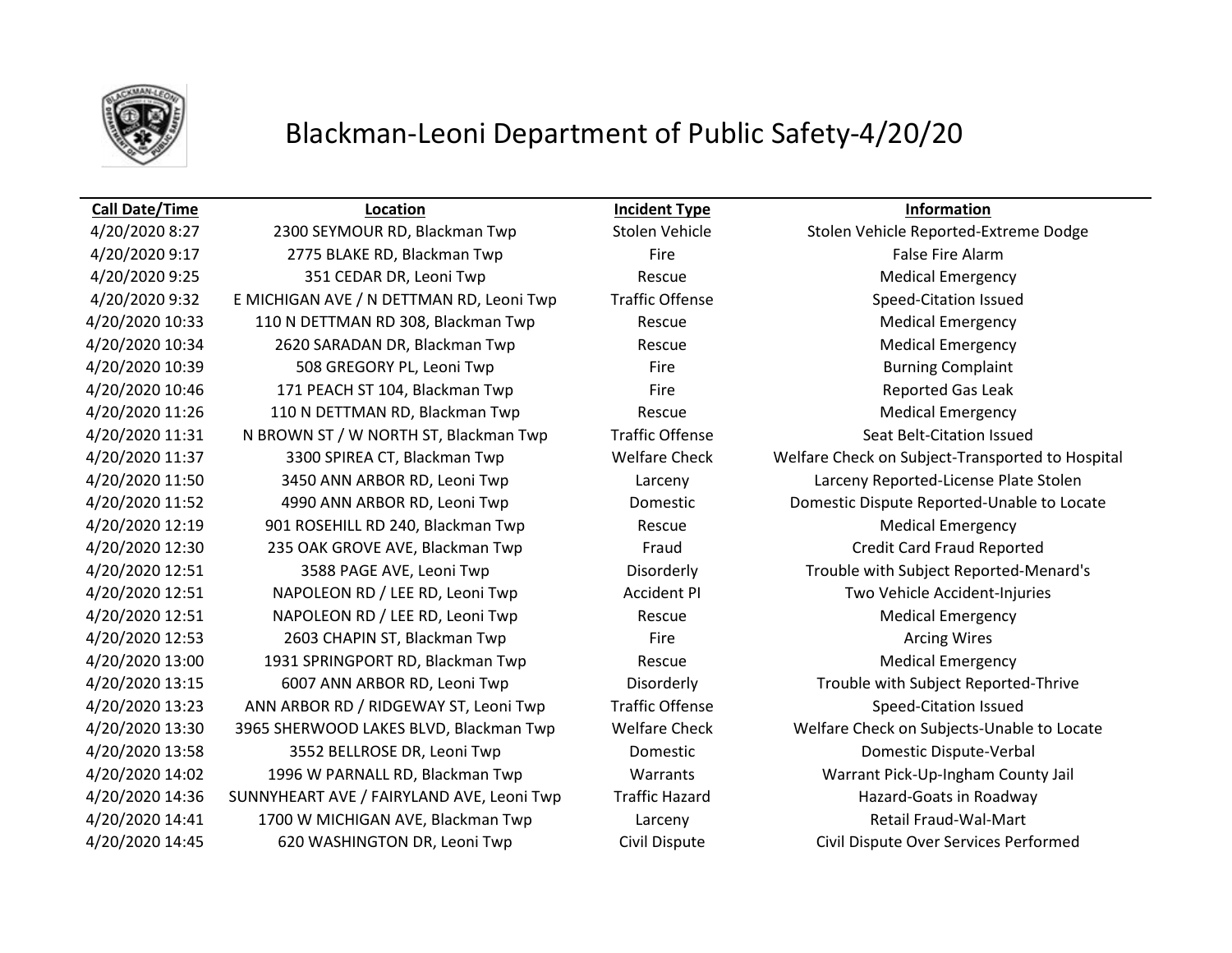

## Blackman-Leoni Department of Public Safety-4/20/20

## **Call Date/Time Location Incident Type Information**

4/20/2020 16:40 3972 SHOREHAM ST, Blackman Twp Rescue Medical Emergency 4/20/2020 17:20 3850 WHIPPLE RD, Leoni Twp Rescue Medical Emergency 4/20/2020 20:03 2300 W MICHIGAN AVE, Blackman Twp Alarm Alarm False Burglar Alarm 4/20/2020 21:25 2777 AIRPORT RD, Blackman Twp Larceny Retail Fraud-Meijer 4/20/2020 22:18 6275 RIVES JUNCTION RD, Blackman Twp Alarm Alarm **Alarm False Burglar Alarm** 4/20/2020 23:25 2200 SEYMOUR RD, Blackman Twp Alarm Alarm Alarm False Burglar Alarm 4/20/2020 23:27 312 KATHY CIR, Blackman Twp Fire Fire Fire Arcing Wires-Wire Fire 4/21/2020 0:20 5226 S BOULDER ST, Blackman Twp Alarm Alarm False Burglar Alarm 4/21/2020 1:27 2400 SHIRLEY DR, Blackman Twp Alarm False Burglar Alarm A/21/2020 1:37 5841 ANN ARBOR RD, Leoni Twp Alarm Alarm False Burglar Alarm A/21/2020 2:51 830 ROYAL DR, Blackman Twp Rescue Rescue Medical Emergency

A/20/2020 15:34 2801 CARRIAGE LN, Blackman Twp Rescue Rescue Medical Emergency 4/20/2020 15:51 353 CEDAR DR, Leoni Twp Fraud Fraud Attempted Fraud-Suspicious Situation 4/20/2020 15:54 1062 CRANBROOK DR, Blackman Twp OWI OWI Arrest-Lodged at Jail 4/20/2020 17:20 3850 WHIPPLE RD, Leoni Twp Natural Death Natural Death Natural Death Reported 4/20/2020 17:59 10687 HEWITT RD, Columbia Twp Assist K-9 Assist to Columbia Township Police Department 4/20/2020 18:16 901 ROSEHILL RD, Blackman Twp Suspicious Situation Suspicious Situation Reported-Travelodge Motel 4/20/2020 18:16 2777 AIRPORT RD, Blackman Twp Domestic Domestic Dispute-Verbal 4/20/2020 18:21 2890 WILDWOOD AVE, Blackman Twp Domestic Domestic Dispute-Verbal 4/20/2020 18:41 2934 PHEASANT RUN DR a, Blackman Twp Disorderly Trouble with Subject Reported 4/20/2020 19:01 COOPER RD / E PARNALL RD, Blackman Twp Motorist Assist Motorist Assist-Vehicle Problems 4/20/2020 19:03 8929 GREENWOOD RD, Leoni Twp Suspicious Situation Suspicious Subject Reported 4/20/2020 19:16 2934 PHEASANT RUN DR, Blackman Twp Disorderly Trouble with Subject Reported 4/20/2020 19:37 3600 LANSING AVE, Blackman Twp Disorderly Trouble with Subject Reported 4/20/2020 19:52 4448 PAGE AVE, Leoni Twp Larceny Larceny Reported-Gasoline Stolen-Buddy's 4/21/2020 0:44 4849 KINGSWOOD DR, Blackman Twp Suspicious Situation Suspicious Vehicle Reported-Checked OK 4/21/2020 1:10 7601 ANN ARBOR RD, Leoni Twp Domestic Domestic Dispute-Verbal 4/21/2020 1:33 6100 ANN ARBOR RD, Leoni Twp Welfare Check Welfare Check on Subject-Checked OK